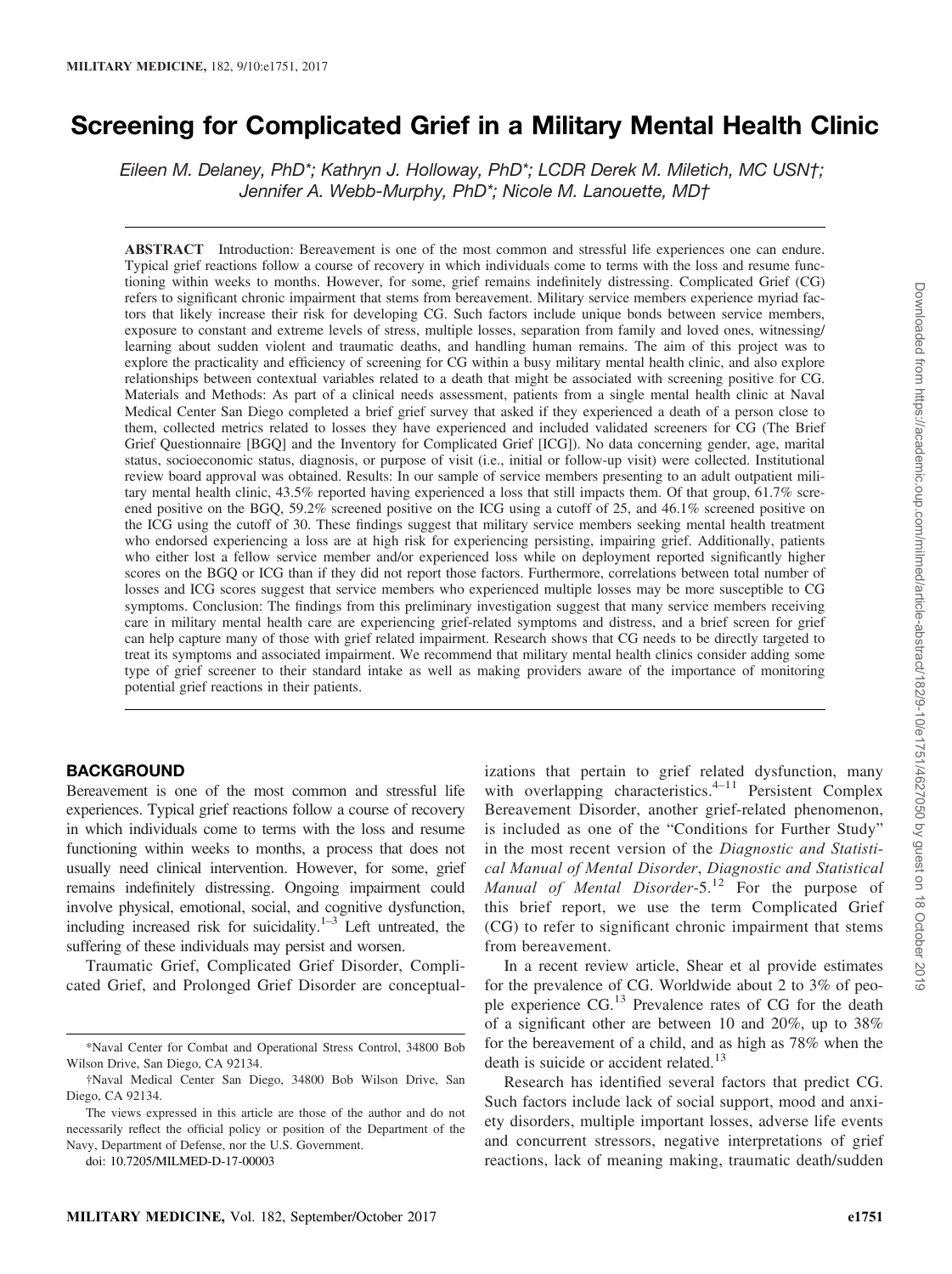loss, and attachment style (i.e., attachment anxiety and attachment avoidance). $14-16$  Discovering the body (in cases of violent death) and high levels of neuroticism are additional predictors of  $CG.$ <sup>17</sup>

Military service members experience a myriad of factors that likely increase their risk for developing CG. Such factors include unique bonds between service members, exposure to constant and extreme levels of stress, multiple losses, separation from family and loved ones, witnessing/ learning about sudden violent and traumatic deaths, and handling human remains.

Few studies have examined the impact of grief and loss within the military context. One of the first academic articles about military loss discussed how sudden deaths of service members could lead to peers experiencing adjustment issues, compromising unit readiness.<sup>18</sup> Another study, following an Army battalion that lost 248 soldiers in an accident, found that healthy long-term adjustment was associated with directly addressing the loss, although some level of denial was adaptive. Those who used persistent avoidance showed the most dysfunction, such as heavy drinking and impaired sleep.<sup>19</sup> A recent survey of soldiers found that more than 20% reported difficulty coping with grief, assessed via a single item, and that this was associated with negative physical health and occupational impairment.<sup>20</sup> Despite evidence suggesting military service members are at risk for griefrelated impairment, to the authors' knowledge, many military mental health clinics do not routinely screen for  $CG.^{21}$ 

The aim of this project was to explore the practicality and efficiency of screening for CG within a busy military mental health clinic. Another aim was to explore relationships between contextual variables related to a death that might be associated with screening positive for CG. We hypothesized that patients who experienced losses on deployment and patients with multiple losses would endorse more CG symptoms and thus be more likely to screen positive for CG.

# **METHODS**

## Subjects

As part of a clinical needs assessment, patients from a single mental health clinic at Naval Medical Center San Diego (NMCSD) completed a brief grief survey. NMCSD is a large military treatment facility that serves active duty service members, retirees, and their families. It is a multispecialty hospital with more than 250,000 beneficiaries eligible for care and more than 6,500 military, civilian, contract, and volunteer personnel staff.

From April 2014 to January 2016, 184 outpatients receiving care at an adult mental health outpatient clinic at NMCSD were distributed an anonymous paper and pencil grief survey (described in the next section) by front desk staff at the time of a regularly scheduled appointment with their provider. Front desk staff were asked to give out the survey to all active duty and retired patients over the age of 18 during three 2-week periods (regardless of type of appointment: intake or follow-up). We did not monitor if all patients were given a survey during these time periods, so it is possible that only a subsample of patients were surveyed for any number of reasons, such as the time of day of their appointment. To ensure patients only completed the survey once, the survey instructions stated that if patients had already completed the survey, they should not to complete it again.

# Grief Survey

The grief survey consisted of two validated screeners: The Brief Grief Questionnaire  $(BGQ)^7$  and the Inventory for Complicated Grief  $(ICG)$ .<sup>5</sup>

Additional questions about the death were included to explore the relationship between those factors and BGQ and ICG scores. No data concerning gender, age, marital status, socioeconomic status, diagnosis, or purpose of visit (i.e., initial or follow-up visit) were collected.

The first question asked, "Have you experienced the death of a person close to you that still impacts you today?" Patients who answered affirmatively were instructed to answer six questions about the loss, including: (1) number of losses, (2) relationship(s) to the deceased, (3) experience of loss during deployment, as well as (4–6) length of time associated with the first loss, most recent loss, and most impactful loss. Patients were then asked to complete the BGQ. Those who scored at least "1" on the BGQ, indicating experiencing at least one grief symptom at a level of "somewhat" or "a lot" were directed to complete the ICG.

## Inventory of Complicated Grief

The ICG was developed in 1995 because of concerns about morbidity and mortality associated with bereavementrelated emotional distress, and a need for efficient and systematic ways to identify impaired grieving. $5$  The ICG has been used in a variety of bereaved populations, including post-trauma samples.<sup>22–24</sup>

This 19-item scale is the most used screening instrument for CG, and collects information about symptoms that differentiate between normal and pathological reactions to a loss (e.g., preoccupation with thoughts of the deceased, disbelief about the death, nonacceptance) and are distinguishable from symptoms of depression and anxiety.<sup>4,5</sup> Respondents are asked to report the frequency  $(0 =$  never;  $1 =$  rarely;  $2 =$ sometimes;  $3 =$  often;  $4 =$  always) of each item. Example items include "I feel I cannot accept the death of the person who died" and "I feel myself longing for the person who died." The items are then summed to produce a total score. An ICG score of 30 or greater is considered a positive screen for  $CG<sub>1</sub><sup>25</sup>$  although scores greater than 25 have been associated with significantly worse functioning than scores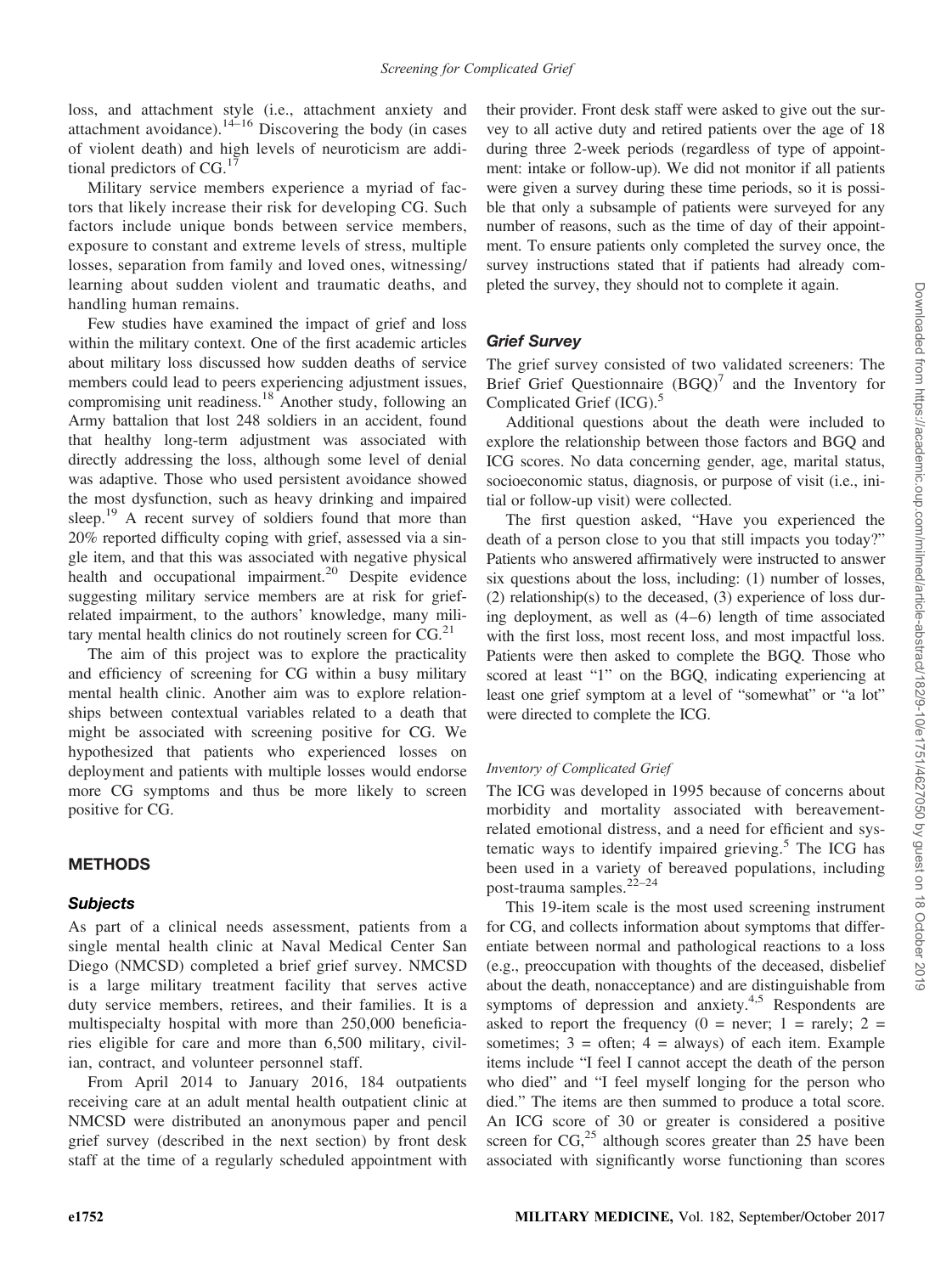below  $25.^{26}$  As there is not yet a consensus for a cutoff score, we report on both cutoffs.

#### Brief Grief Questionnaire

Shear et al created the BGQ to assess CG in individuals affected by the terrorist attacks on September 11, 2001.<sup>7</sup> The researchers felt that prior validated assessments, such as the ICG, were too lengthy to utilize for their study so they created a brief questionnaire they judged would be appropriate for screening. Since then, the BGQ has been used in other settings.  $27,28$ 

Items that make up the five-item BGQ come from proposed criteria for CG judged to be appropriate for a screening instrument. They consist of (1) intrusive images of the deceased, (2) avoidance of reminders of the loss, (3) trouble accepting the death, (4) feeling numb and detached, and (5) overall interference with ongoing life.<sup>7</sup> Respondents are asked to report the frequency  $(0 = not at all; 1 = somewhat;$  $2 = a$  lot) of each item. The items are then summed to produce a total score. A score of 5 or greater on the BGQ indicates possible CG and need for further assessment.<sup>7,29</sup>

# DATA ANALYSIS

Data were screened for violations of normality and for outliers more than three standard deviations (SDs) from the mean. Two variables, "total number of losses" and "time since first loss" contained extreme outliers. Excluding these outliers resulted in acceptable skewness and kurtosis.

Independent sample *t* tests were used to determine whether there was a significant difference in mean scores on screening measures (i.e., BGQ and ICG) on the basis of type of loss, being deployed during a loss, and time since loss (as a discreet rather than continuous variable).  $\chi^2$  tests were used to determine whether there were statistically significant associations between categorical variables of interest. Finally, the strength and direction of relationships between continuous variables (e.g., time since loss and number of losses) and BGQ/ICG scores were assessed using Pearson's product moment correlations.

# RESULTS

Of the 184 patients given a grief survey, 80 endorsed "yes" to the first question (43.5%). Four additional participants

TABLE I. BGQ and ICG Scores

|                          | Cutoff<br>score | $\boldsymbol{n}$ | $\%$ | m(SD)         |
|--------------------------|-----------------|------------------|------|---------------|
| <b>BGO</b>               |                 | 81               |      | 5.40 (2.95)   |
| Screened Positive on BGO | 5               | 50               | 61.7 |               |
| <b>ICG</b>               |                 | 76               |      | 28.34 (17.11) |
| Screened Positive on ICG | 25              | 45               | 59.2 |               |
| Screened Positive on ICG | 30              | 35               | 46.1 |               |

Overall sample  $N = 184$ . Included sample  $n = 84$  (experienced a loss that still impacts me today).

were missing responses on the first question but continued with the survey. The following data analysis evaluates the 84 grief surveys.

The mean number of significant losses reported, excluding outliers, was 2.21 with a SD of 1.42 ( $n = 73$ ). Table I summarizes the findings from the BGQ and ICG. The mean BGQ score was 5.40 ( $n = 81$ , SD = 2.95), out of 10 possible points. Fifty (61.7%) respondents scored 5 or higher on the BGQ, which is considered a positive screen. Of the 76 respondents who completed the ICG, the mean score was  $28.34$  (SD = 17.11), out of 79 possible points. Forty-five participants (59.2%) screened positive on the ICG when using a cutoff of 25, whereas 35 (46.1%) screened positive when using the stricter cutoff of 30.

The correlation between BGQ and ICG scores was 0.81  $(p < 0.01)$ . Of the 49 patients, who screened positive on the BGQ, 42 (85%) also scored positive on the ICG using a cutoff of 25, whereas 7 (14%) scored negative on the ICG. Furthermore, using the stricter criteria on the ICG (cutoff of 30), 34 patients (69%) scored positive on the ICG, whereas 15 (31%) scored negative.

A little more than three-fourths of the sample (77.4%) reported losing a family member and 32.1% of all respondents reported having lost a service member. Approximately 30% ( $n = 25$ ) reported being deployed at the time of any loss. Of those,  $40.0\%$  ( $n = 10$ ) reported a loss of a fellow deployed service member,  $40.0\%$  ( $n = 10$ ) reported loss of a friend/family member/civilian back home, and 20.0% ( $n = 5$ ) reported having suffered both. See Table II.

Table II provides a breakdown of BGQ and ICG mean scores on the basis of contextual factors. There was a statistically significantly difference on BGQ scores between those who reported having lost a service member ( $m = 6.56$ , SD = 2.65), regardless of deployment status, and those who did not report losing a service member ( $m = 4.91$ , SD = 2.89),  $t(78)$  2.48,  $p < 0.05$ . There was also a statistically significant difference on ICG scores,  $t(71)$  2.59,  $p < 0.05$ , between those who lost a fellow service member ( $m = 35.92$ , SD = 17.03) and those who did not ( $m = 25.53$ , SD = 15.87). Individuals who experienced any loss while deployed reported statistically greater mean scores on the BGQ  $(m = 6.36,$  $SD = 2.66$ ) compared those who did not experience any losses while deployed ( $m = 4.96$ , SD = 2.99),  $t(79)$  2.00,  $p < 0.05$ . There was not a statistically significant difference in ICG scores.

Table II also summarizes the percentage of patients who screened positive on BGQ and ICG on the basis of contextual factors. Patients who reported having lost a fellow service member, irrespective of whether that loss occurred on deployment, were more likely to screen positive on the BGQ, than those who did not lose a fellow service member,  $\chi^2(1, n = 80) = 4.06$ ,  $p = 0.04$ . Out of 27 patients who endorsed losing a service member,  $77.8\%$  ( $n = 21$ ) screened positive on the BGQ, compared to only 54% ( $n = 29$  out of 53) who screened positive on the BGQ and did not report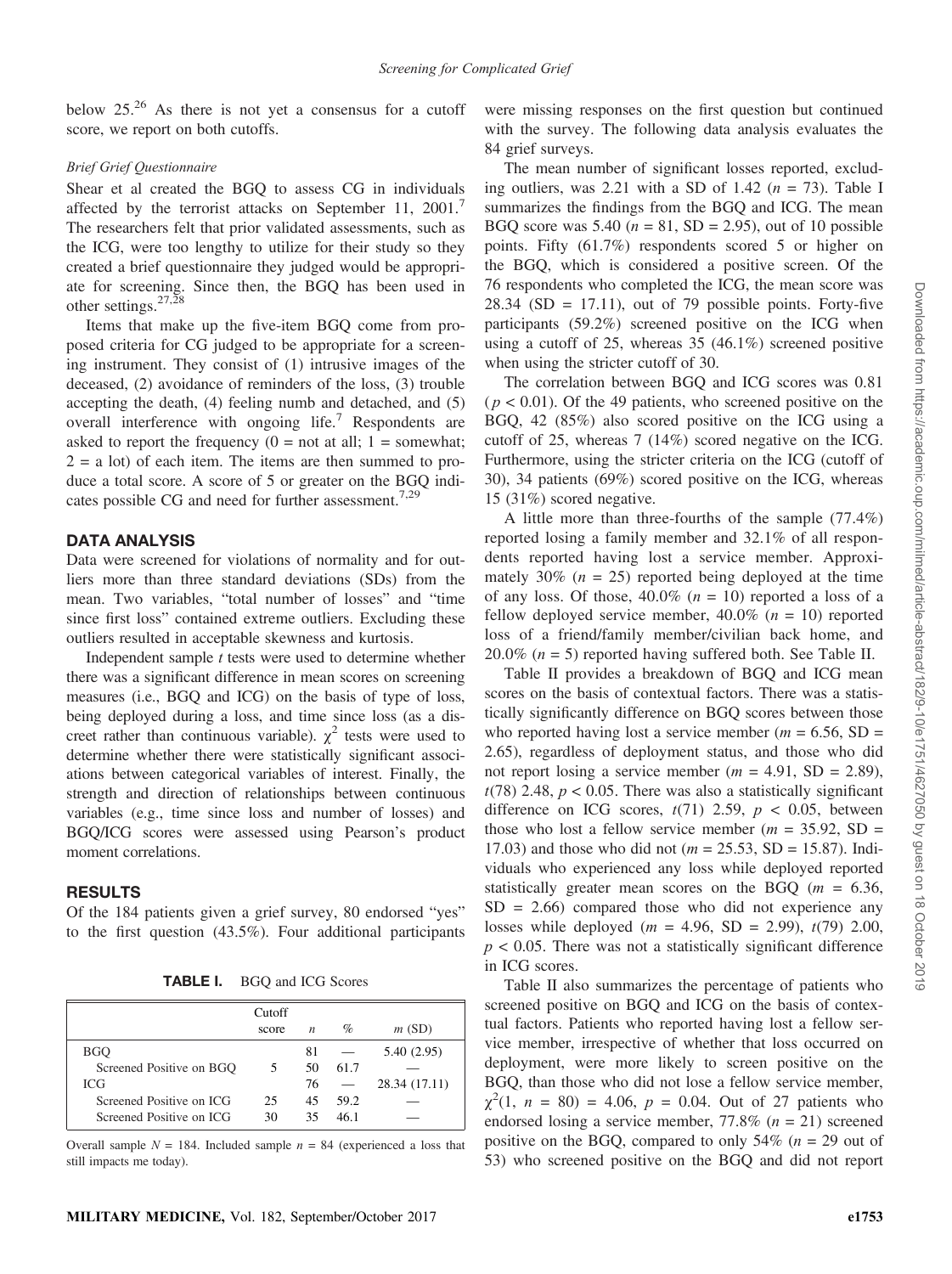|                                                     |                  |      |                     |                | Screened positive<br>on BGO% | Screened positive<br>on CG% | Screened positive<br>on CG % |
|-----------------------------------------------------|------------------|------|---------------------|----------------|------------------------------|-----------------------------|------------------------------|
|                                                     | $\boldsymbol{n}$ | $\%$ | $BGO$ <i>m</i> (SD) | ICG $m$ (SD)   | Cutoff 5                     | Cutoff <sub>25</sub>        | Cutoff 30                    |
| Type of Loss Reported <sup>1</sup>                  |                  |      |                     |                |                              |                             |                              |
| Family Member                                       | 65               | 77.4 | 5.28(2.92)          | 27.19 (15.70)  | 59.4                         | 56.1                        | 42.1                         |
|                                                     |                  |      | $n = 64$            | $n = 57$       | $n = 38$                     | $n = 32$                    | $n = 24$                     |
| Service Member                                      | 27               | 32.1 | $6.56(2.65)*$       | 35.92 (17.03)* | 77.8*                        | 68.0                        | 68.0*                        |
|                                                     |                  |      | $n = 27$            | $n = 25$       | $n = 21$                     | $n = 17$                    | $n = 17$                     |
| Civilian Friend                                     | 16               | 19.0 | 5.56(2.92)          | 32.57 (11.85)  | 68.8                         | 71.4                        | 42.9                         |
|                                                     |                  |      | $n = 16$            | $n = 14$       | $n = 11$                     | $n = 10$                    | $n = 6$                      |
| Child                                               | 7                | 8.3  | 6.14(2.67)          | 37.14 (15.75)  | 85.7                         | 85.7                        | 71.4                         |
|                                                     |                  |      | $n = 7$             | $n=7$          | $n = 6$                      | $n = 6$                     | $n = 5$                      |
| Spouse                                              | 2                | 2.4  | 9.00(0.00)          | 28.41 (16.65)  | 100                          | 100                         | 100                          |
|                                                     |                  |      | $n = 2$             | $n = 2$        | $n = 2$                      | $n = 2$                     | $n = 2$                      |
| Other                                               | 2                | 2.4  | 2.50(0.71)          | 9.00(11.31)    | $\overline{0}$               | $\Omega$                    | $\overline{0}$               |
|                                                     |                  |      | $n = 2$             | $n = 2$        | $n=0$                        | $n = 0$                     | $n = 0$                      |
| Reported Having Been Deployed at the Time of a Loss |                  |      |                     |                |                              |                             |                              |
| Yes                                                 | 25               | 29.8 | $6.36(2.66)*$       | 33.38 (17.72)  | 76.0                         | 70.8                        | 66.7*                        |
|                                                     |                  |      | $n = 25$            | $n = 24$       | $n = 19$                     | $n = 17$                    | $n = 16$                     |
| No                                                  | 57               | 67.9 | 4.96(2.99)          | 26.96 (16.09)  | 44.6                         | 44.0                        | 38.0                         |
|                                                     |                  |      | $n = 56$            | $n = 24$       | $n = 25$                     | $n = 22$                    | $n = 31$                     |
| Types of Losses Reported During Deployment          |                  |      |                     |                |                              |                             |                              |
| Service Member                                      | 10               | 40.0 | 7.00(2.94)          | 35.67 (21.23)  | 80.0                         | 77.8                        | $71.4*$                      |
|                                                     |                  |      | $n = 10$            | $n = 9$        | $n = 8$                      | $n=7$                       | $n = 10$                     |
| Family/ Civilian Friend                             | 10               | 40.0 | 6.10(2.85)          | 30.30 (16.30)  | 80.0                         | 70.0                        | 60.0                         |
|                                                     |                  |      | $n = 10$            | $n = 10$       | $n = 8$                      | $n = 7$                     | $n = 6$                      |
| Both                                                | 5                | 20.0 | 5.60(1.67)          | 35.40 (16.32)  | 60.0                         | 60.0                        | 60.0                         |
|                                                     |                  |      | $n = 5$             | $n = 5$        | $n = 3$                      | $n = 3$                     | $n = 3$                      |

TABLE II. Metrics Related to Loss and Mean Scores on BGQ and ICG

<sup>1</sup>Categories are not mutually exclusive. Participants could endorse losses in more than one type of category. \*Significant at  $p < 0.05$ .

losing a service member. Individuals reporting the loss of a service member were also more likely to meet a strict cutoff of 30 on the ICG than those who did not,  $\chi^2(1, N = 73)$  = 6.13,  $p = 0.01$ . Sixty-eight percent  $(n = 17$  out of 25) screened positive on the ICG using a strict cutoff, compared to only 37.5% ( $n = 18$  out of 48) who screened positive and did not report the loss of a fellow service member. Patients who reported having lost a fellow service member while deployed were also more likely to meet a strict cutoff of 30 on the ICG compared to all others in the sample,  $\chi^2(1, n =$ 74) = 4.03,  $p = 0.05$ . Of those 14 patients who reported experiencing the loss of a fellow service member while deployed, 71.4% ( $n = 10$ ) scored in the positive range on the ICG, compared to only 41.7% ( $n = 25$  out of 60) who screened positive on the ICG but did not report that specific type of loss.

Patients who reported having been deployed during one of their losses, irrespective of the type of loss, were statistically more likely to meet a strict cutoff of 30 on the ICG than those whose losses did not occur in the context of a deployment,  $\chi^2(1, N= 74) = 5.35, p = 0.02$ . Of the 24 patients who reported having been deployed at the time of a loss, 66.7% ( $n = 16$ ) screened positive on the ICG, compared to only 38.0% ( $n = 19$  of 31) of those who screened positive and were not deployed during the time of their loss.

Number of losses correlated with ICG scores,  $r = 0.25$  $(p < 0.05)$ . There was not a significant correlation between number of losses and BGQ scores.

See Table III for means and percentages related to time since loss. Time since first loss, most recent loss, and most impactful loss did not correlate with either screening measure as either a continuous variable or when categorized as time since loss more or less than 6 months, or more or less than 1 year. That is, time since loss did not influence scores on either the BGQ or the ICG.

## **DISCUSSION**

Given the military's high risk for experiencing loss, especially sudden loss, we aimed to examine if military mental health patients experience unique symptoms related to CG and identify potential contributing factors to CG in these military personnel. These findings may assist in identifying appropriate and efficient screening tools to use with military populations and inform future research directions.

Prevalence for CG has been estimated to range between 20 and 33% in civilian outpatient psychiatric samples $30-32$ and one study found a range between 53 and 59% associated with military deaths (bereaved military family members).<sup>10</sup> In our sample of service members presenting to an adult outpatient military mental health clinic, 43.5% reported having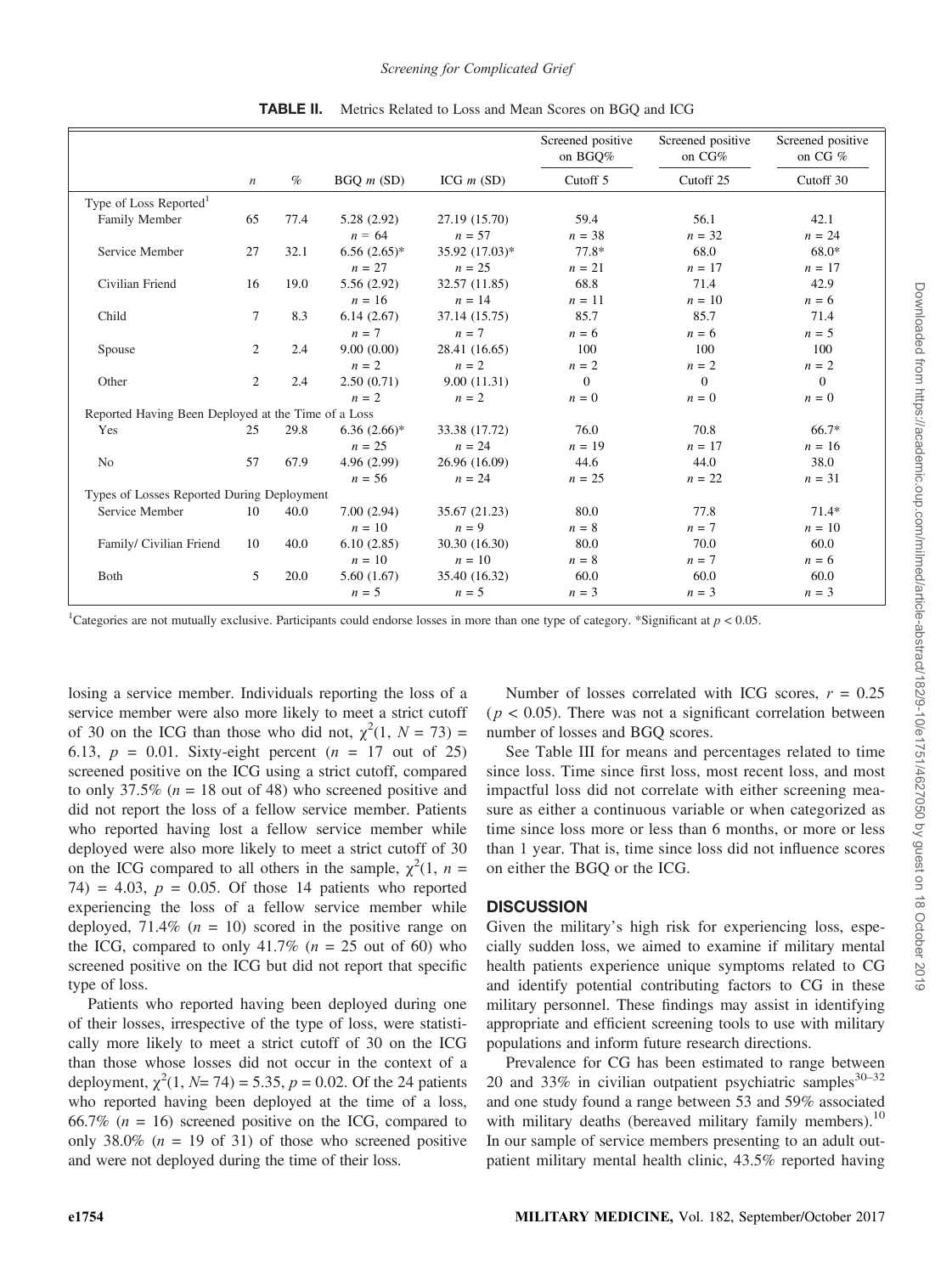| Time Since First Loss                       |                  |             |             |               |
|---------------------------------------------|------------------|-------------|-------------|---------------|
|                                             | $\it n$          | m(SD)       |             |               |
| Years Since Loss <sup>1</sup>               | 79               | 7.94 (9.57) |             |               |
| Years Since Loss <sup>2</sup>               | 76               | 6.41(5.74)  |             |               |
|                                             | $\boldsymbol{n}$ | $\%$        | <b>BSG</b>  | <b>ICG</b>    |
|                                             |                  |             | m(SD)       | m(SD)         |
| More Than 6 Months                          | 75               | 94.9        | 5.43 (2.96) | 29.55 (16.56) |
|                                             |                  |             | $n = 75$    | $n = 67$      |
| More Than 1 Year                            | 66               | 86.8        | 5.06(2.93)  | 27.48 (16.60) |
|                                             |                  |             | $n = 66$    | $n = 61$      |
| Time Since Most Recent Significant Loss     |                  |             |             |               |
|                                             | $\boldsymbol{n}$ | m(SD)       |             |               |
| <b>Years Since Loss</b>                     | 76               | 2.58(2.55)  |             |               |
|                                             | $\boldsymbol{n}$ | $\%$        | <b>BGS</b>  | <b>ICG</b>    |
|                                             |                  |             | m(SD)       | m(SD)         |
| More Than 6 Months                          | 55               | 72.4        | 5.52(3.02)  | 30.92 (17.23) |
|                                             |                  |             | $n = 54$    | $n = 49$      |
| More Than 1 Year                            | 50               | 65.8        | 5.40 (3.08) | 29.61 (17.55) |
|                                             |                  |             | $n = 50$    | $n = 44$      |
| Time Since Most Impactful Loss <sup>3</sup> |                  |             |             |               |
|                                             | $\boldsymbol{n}$ | m(SD)       |             |               |
| <b>Years Since Loss</b>                     | 11               | 3.55(3.33)  |             |               |
|                                             | $\boldsymbol{n}$ | $\%$        | <b>BGS</b>  | <b>ICG</b>    |
|                                             |                  |             | m(SD)       | m(SD)         |
| More Than 6 Months                          | 9                | 81.8        | 4.44(2.30)  | 20.56 (11.45) |
|                                             |                  |             | $n = 9$     | $n = 9$       |
| More Than 1 Year                            | 8                | 72.7        | 4.50(2.45)  | 20.38 (12.22) |
|                                             |                  |             | $n = 8$     | $n = 8$       |

TABLE III. Time Since Loss and Scores on BGQ and ICG

<sup>1</sup>Outliers included. <sup>2</sup>Outliers excluded. <sup>3</sup>This question was added to a later iteration of the survey, therefore the sample size is small.

experienced a loss that still impacts them. Of that group, 61.7% screened positive on the BGQ, 59.2% screened positive on the ICG using a cutoff of 25, and 46.1% screened positive on the ICG using the cutoff of 30. The ICG has good sensitivity and specificity for detecting CG making it a valuable tool with minimal burden for clinicians who suspect their patients may be experiencing grief-related impairment.<sup>33</sup> Although the sensitivity and specificity of the 5-item BGQ has not been established, it has demonstrated sufficient reliability and discriminant validity for identifying CG symp $toms<sub>1</sub><sup>27</sup>$  and so may be less burdensome to administer during mental health screening/intake.

Our study also highlights potential risk/contextual factors specific to this vulnerable population. In this sample, patients who either lost a fellow service member and/or experienced loss while on deployment reported significantly higher scores on the BGQ or ICG than if they did not report those factors. Furthermore, correlations between total number of losses and ICG scores suggest that individuals who experienced multiple losses may be more susceptible to CG symptoms. This supports the value of utilizing a brief screen to inquire about losses and potential grief reactions for patients receiving care in military mental health clinics.

The primary limitations of this study were the absence of clinical interviews to confirm CG criteria. However, past research has documented the validity and reliability of the two CG screeners used in this study<sup>5,7</sup> and has demonstrated that the ICG has good discriminant validity from depressive and PTSD symptoms.5,22,23 Another limitation is that this convenience sample only represents those service members who are in mental health treatment. Furthermore, we used an initial gating question to first assess if patients experienced a loss that still impacts them before instructing them to continue with the survey. Although some patients answered "no" to the impact question, if they completed the full survey they may have ultimately screened positive for CG. Readers should use caution when generalizing these findings to other populations and settings.

The findings from this preliminary investigation suggest that many patients in military mental health are experiencing grief-related symptoms and distress and a brief screen for grief can help capture many of those with grief-related impairment. Our initial screening question was intentionally broad, but appeared to show utility in capturing a larger group of patients with grief-related distress. Thus, clinics wishing to use a very brief screener might consider a single item.<sup>34</sup> For example, Toblin et al asked, "Over the past month, how much have you experienced difficulty coping with grief over the death of someone close?"<sup>20</sup>